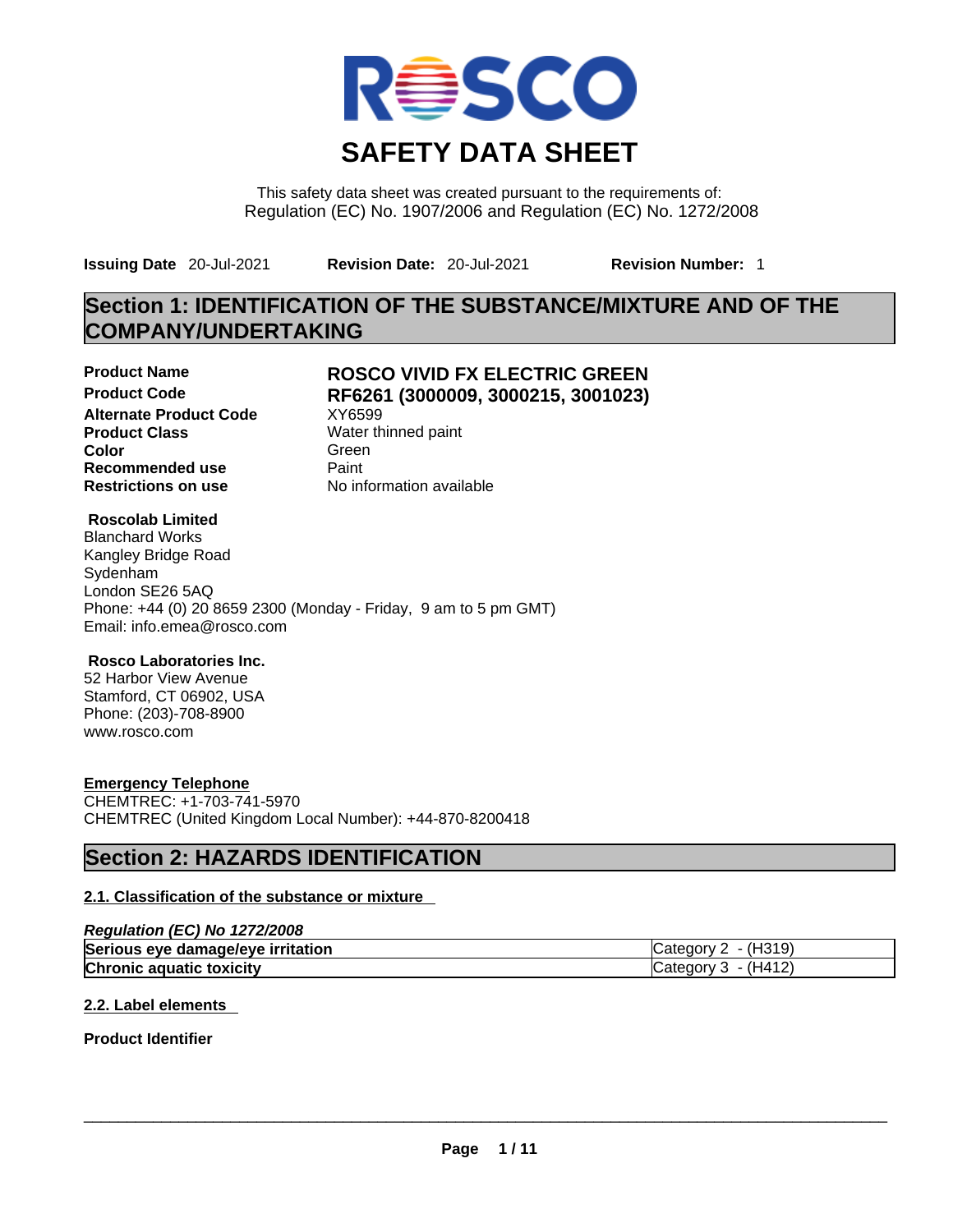

#### **Hazard statements**

H319 - Causes serious eye irritation H412 - Harmful to aquatic life with long lasting effects

EUH208 - Contains (1,2-Benzisothiazolin-3-one, 5-Chloro-2-methyl-3(2H)-isothiazolone mixture with 2-methyl-3(2H)-isothiazolone (3:1)). May produce an allergic reaction

#### **Precautionary Statements - EU (§28, 1272/2008)**

P101 - If medical advice is needed, have product container or label at hand P102 - Keep out of reach of children P264 - Wash face, hands and any exposed skin thoroughly after handling P280 - Wear protective gloves and eye/face protection P305 + P351 + P338 - IF IN EYES: Rinse cautiously with water for several minutes. Remove contact lenses, if present and easy to do. Continue rinsing P501 - Dispose of contents/ container to an approved waste disposal plant

#### **2.3. Other hazards**

**General Hazards No information available** 

## **Section 3: COMPOSITION/INFORMATION ON INGREDIENTS**

### **3.1 Substances**

Not applicable

#### **3.2 Mixtures**

| <b>Chemical name</b>         | <b>EINECS/ELINCS No.</b> | <b>CAS No.</b> | Weight-%        | <b>Classification</b><br>according to<br><b>Regulation (EC) No.</b><br>1272/2008 [CLP]                                                                                | <b>REACH registration</b><br>number |
|------------------------------|--------------------------|----------------|-----------------|-----------------------------------------------------------------------------------------------------------------------------------------------------------------------|-------------------------------------|
| C.I. Pigment Green 7         | 215-524-7                | 1328-53-6      | $>=1 - 5$       |                                                                                                                                                                       | Not available                       |
| Propylene glycol             | 200-338-0                | $57 - 55 - 6$  | $>=1 - 5$       | Not available                                                                                                                                                         | 01-2119456809-23-02<br>24           |
| Alcohols, C9-11, ethoxylated |                          | 68439-46-3     | $>= 1 - 5$      | Acute Tox 4 (H302)<br>Eye Dam. 1 (H318)<br>Aquatic Acute Cat 2<br>(H401)                                                                                              | Not available                       |
| 1,2-Benzisothiazolin-3-one   | 220-120-9                | 2634-33-5      | $>=0.01 - 0.05$ | Acute Tox 4 (H302)<br>Acute Tox 2 (H330)<br>Skin Irrit. 2 (H315)<br>Eye Dam. 1 (H318)<br>Skin Sens. 1 (H317)<br>Aquatic Acute 1<br>(H400)<br><b>Aquatic Chronic 2</b> | Not available                       |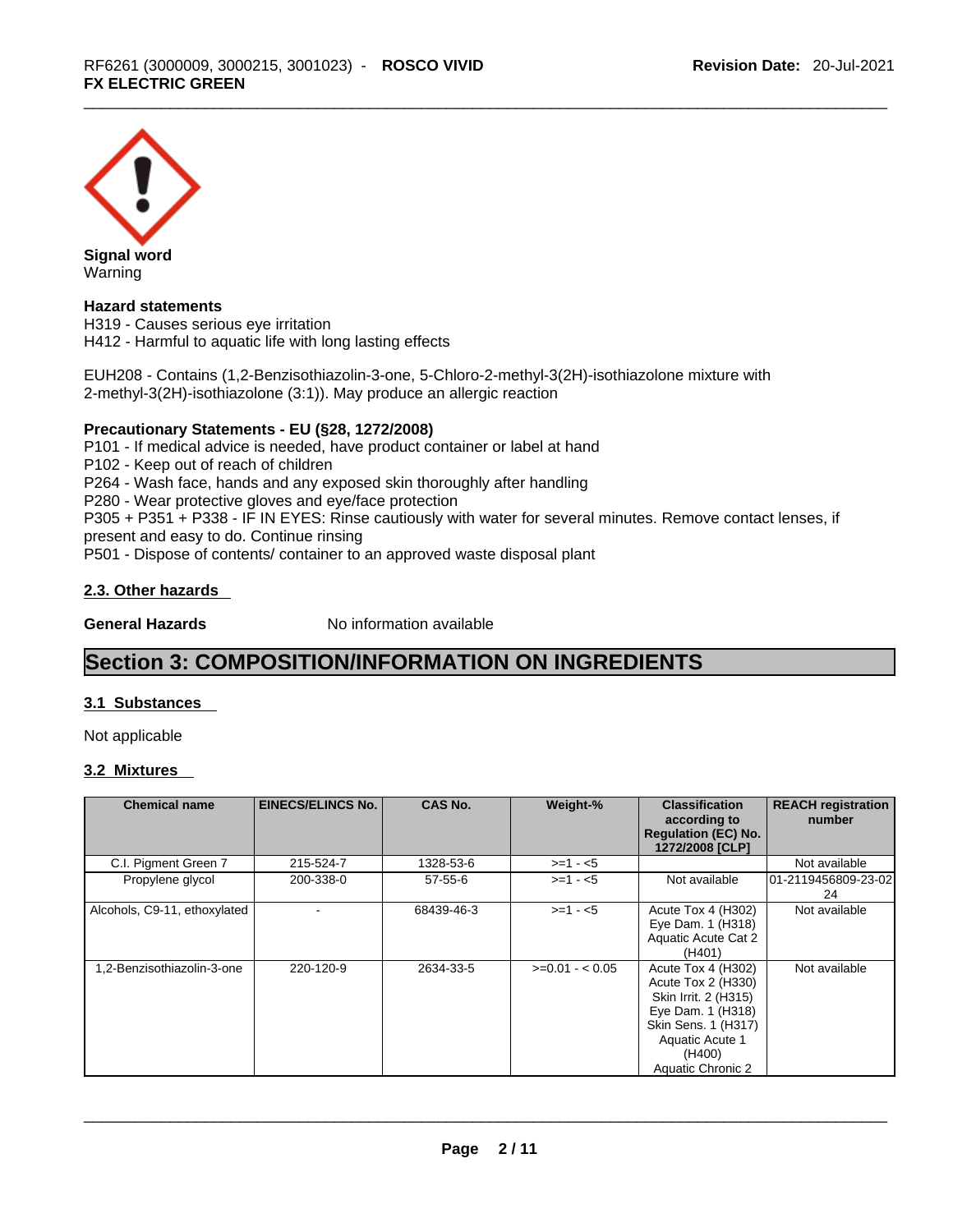|                                                                                                 |            |                   | (H411)                                                                                                                                                                                           |               |
|-------------------------------------------------------------------------------------------------|------------|-------------------|--------------------------------------------------------------------------------------------------------------------------------------------------------------------------------------------------|---------------|
| 5-Chloro-2-methyl-3(2H)-isothi<br>azolone mixture with<br>2-methyl-3(2H)-isothiazolone<br>(3:1) | 55965-84-9 | $>=0.001 - 0.005$ | Acute Tox. 3 (H301)<br>Acute Tox. 2 (H310)<br>Acute Tox. 3 (H330)<br>Skin Corr. 1C (H314)<br>Eye Dam 1 (H318)<br>Skin Sens. 1 (H317)<br>Aquatic Acute 1<br>(H400)<br>Aquatic Chronic 1<br>(H410) | Not available |

*Full text of H- and EUH-phrases: see section 16* 

## **Section 4: FIRST AID MEASURES**

| No hazards which require special first aid measures.<br>Rinse thoroughly with plenty of water for at least 15<br>minutes and consult a physician.<br>Wash off immediately with soap and plenty of water while<br>removing all contaminated clothes and shoes.<br>Move to fresh air. If symptoms persist, call a physician.<br>Clean mouth with water and afterwards drink plenty of<br>water. Consult a physician if necessary.<br>4.2. Most important symptoms and effects, both acute and delayed<br>May cause allergic skin reaction.<br>4.3. Indication of any immediate medical attention and special treatment<br>Treat symptomatically. | 4.1. Description of first aid measures |  |
|------------------------------------------------------------------------------------------------------------------------------------------------------------------------------------------------------------------------------------------------------------------------------------------------------------------------------------------------------------------------------------------------------------------------------------------------------------------------------------------------------------------------------------------------------------------------------------------------------------------------------------------------|----------------------------------------|--|
|                                                                                                                                                                                                                                                                                                                                                                                                                                                                                                                                                                                                                                                | Description of first aid measures      |  |
|                                                                                                                                                                                                                                                                                                                                                                                                                                                                                                                                                                                                                                                | <b>General Advice</b>                  |  |
|                                                                                                                                                                                                                                                                                                                                                                                                                                                                                                                                                                                                                                                | <b>Eye Contact</b>                     |  |
|                                                                                                                                                                                                                                                                                                                                                                                                                                                                                                                                                                                                                                                | <b>Skin Contact</b>                    |  |
|                                                                                                                                                                                                                                                                                                                                                                                                                                                                                                                                                                                                                                                | <b>Inhalation</b>                      |  |
|                                                                                                                                                                                                                                                                                                                                                                                                                                                                                                                                                                                                                                                | Ingestion                              |  |
|                                                                                                                                                                                                                                                                                                                                                                                                                                                                                                                                                                                                                                                |                                        |  |
|                                                                                                                                                                                                                                                                                                                                                                                                                                                                                                                                                                                                                                                | <b>Most Important Symptoms/Effects</b> |  |
|                                                                                                                                                                                                                                                                                                                                                                                                                                                                                                                                                                                                                                                | needed                                 |  |
|                                                                                                                                                                                                                                                                                                                                                                                                                                                                                                                                                                                                                                                | <b>Notes To Physician</b>              |  |

## **Section 5: FIRE FIGHTING MEASURES**

### **5.1. Extinguishing media**

**Suitable Extinguishing Media** Media Use extinguishing measures that are appropriate to local circumstances and the surrounding environment.

**Unsuitable Extinguishing Media** Noinformation available.

**5.2. Special hazards arising from the substance or mixture**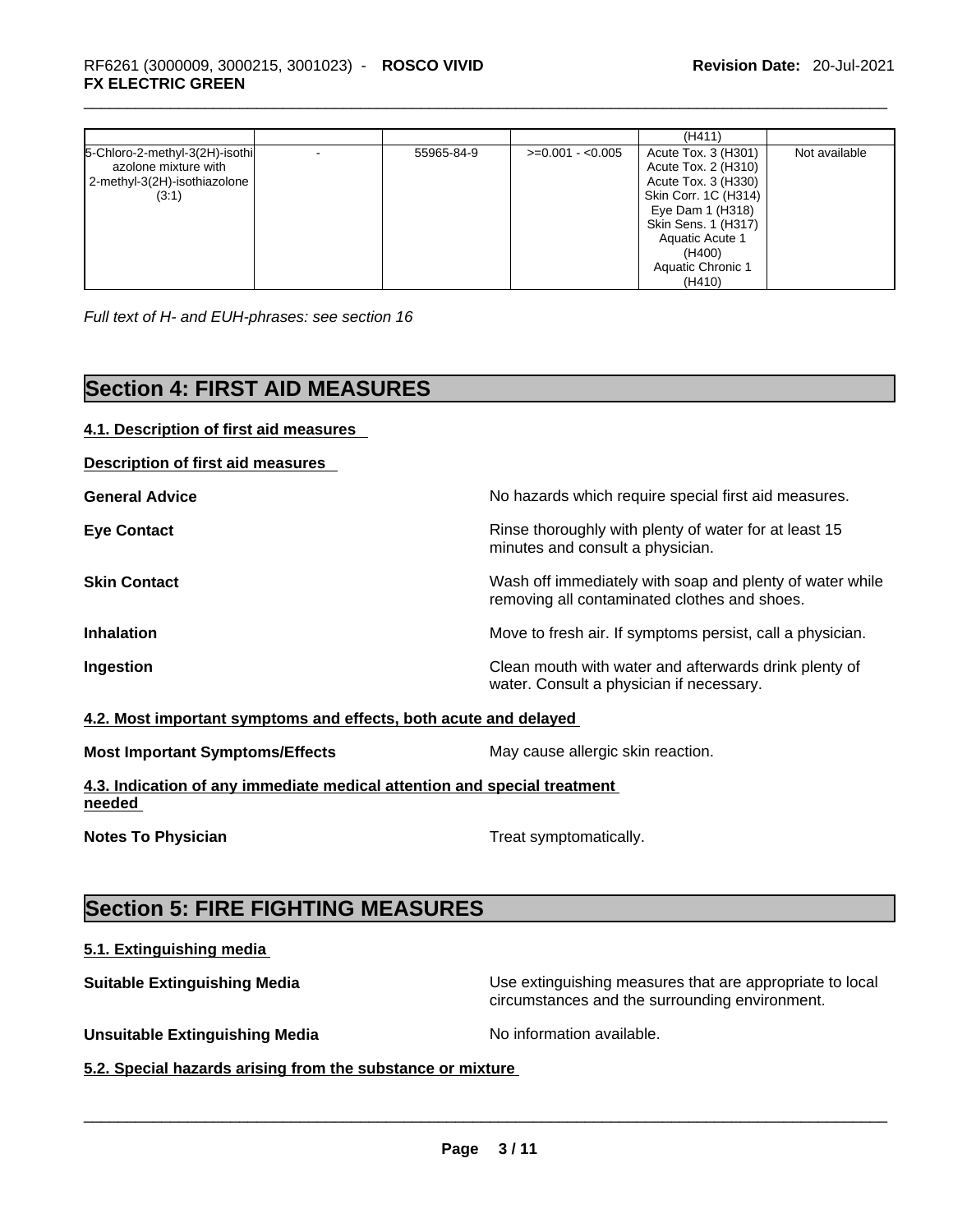| <b>Specific Hazards Arising From The Chemical</b>                                                            | Closed containers may rupture if exposed to fire or<br>extreme heat.                                                                                                             |  |
|--------------------------------------------------------------------------------------------------------------|----------------------------------------------------------------------------------------------------------------------------------------------------------------------------------|--|
| Sensitivity to static discharge                                                                              | No.                                                                                                                                                                              |  |
| <b>Sensitivity to mechanical impact</b>                                                                      | No                                                                                                                                                                               |  |
| 5.3. Advice for firefighters                                                                                 |                                                                                                                                                                                  |  |
| Protective equipment and precautions for firefighters Wear self-contained breathing apparatus and protective | suit.                                                                                                                                                                            |  |
| <b>Section 6: ACCIDENTAL RELEASE MEASURES</b>                                                                |                                                                                                                                                                                  |  |
| 6.1. Personal precautions, protective equipment and emergency procedures                                     |                                                                                                                                                                                  |  |
| <b>Personal Precautions</b>                                                                                  | Avoid contact with skin, eyes and clothing. Ensure<br>adequate ventilation.                                                                                                      |  |
| <b>Other Information</b>                                                                                     | Observe all relevant local and international regulations.                                                                                                                        |  |
| 6.2. Environmental precautions                                                                               |                                                                                                                                                                                  |  |
| <b>Environmental precautions</b>                                                                             | Prevent spreading of vapors through sewers, ventilation<br>systems and confined areas.                                                                                           |  |
| 6.3. Methods and material for containment and cleaning up                                                    |                                                                                                                                                                                  |  |
| <b>Methods for Containment</b>                                                                               | Absorb with inert material and place in suitable container<br>for disposal.                                                                                                      |  |
| <b>Methods for Cleaning Up</b>                                                                               | Clean contaminated surface thoroughly.                                                                                                                                           |  |
| 6.4. Reference to other sections                                                                             |                                                                                                                                                                                  |  |
| <b>Other information</b>                                                                                     | See Section 12 for additional information.                                                                                                                                       |  |
| <b>Section 7: HANDLING AND STORAGE</b>                                                                       |                                                                                                                                                                                  |  |
| 7.1. Precautions for safe handling                                                                           |                                                                                                                                                                                  |  |
| <b>Handling</b>                                                                                              | Avoid contact with skin, eyes and clothing. Avoid breathing<br>vapors, spray mists or sanding dust. In case of insufficient<br>ventilation, wear suitable respiratory equipment. |  |
| <b>Hygiene Measures</b>                                                                                      | Wash thoroughly after handling.                                                                                                                                                  |  |
| 7.2. Conditions for safe storage, including any incompatibilities                                            |                                                                                                                                                                                  |  |
| <b>Storage</b>                                                                                               | Keep container tightly closed. Keep out of the reach of<br>children.                                                                                                             |  |
| 7.3. Specific end use(s)                                                                                     |                                                                                                                                                                                  |  |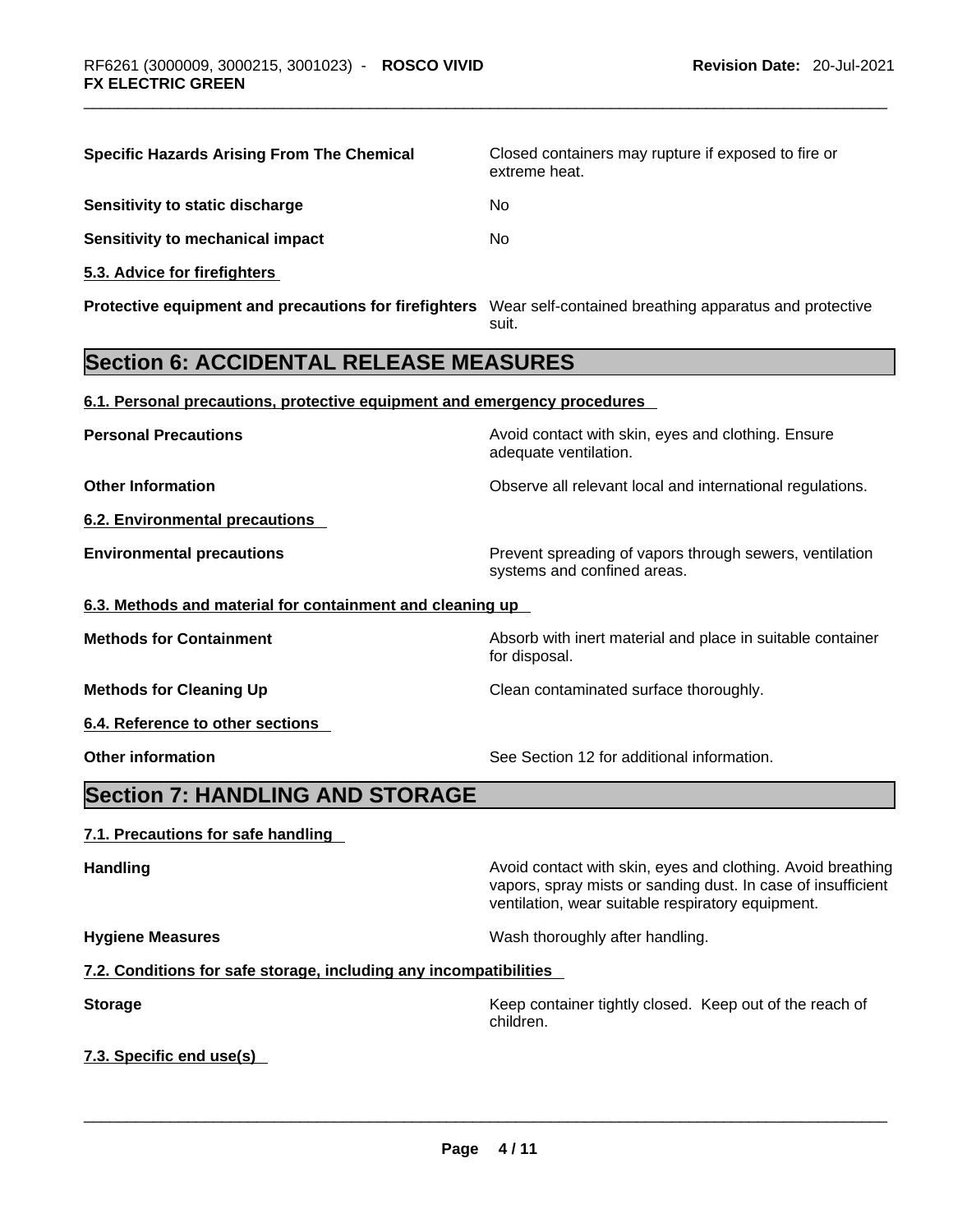**Specific Uses Architectural coating. Apply as directed. Refer to product Architectural coating. Apply as directed. Refer to product** label / literature for specific instructions.

#### **Risk Management Methods (RMM)** Not Applicable.

## **Section 8: EXPOSURE CONTROLS/PERSONAL PROTECTION**

#### **8.1. Control parameters**

| <b>Chemical name</b>              | <b>European Union</b>   | <b>Belgium</b>           | <b>Bulgaria</b>                      |                          | <b>Cyprus</b>              | <b>France</b> |               | <b>Ireland</b>               |
|-----------------------------------|-------------------------|--------------------------|--------------------------------------|--------------------------|----------------------------|---------------|---------------|------------------------------|
| Propylene glycol                  |                         |                          |                                      |                          |                            |               |               | TWA: $10 \text{ mg/m}^3$     |
| $57 - 55 - 6$                     |                         |                          |                                      |                          |                            |               |               | TWA: 150 ppm                 |
|                                   |                         |                          |                                      |                          |                            |               |               | TWA: $470$ mg/m <sup>3</sup> |
|                                   |                         |                          |                                      |                          |                            |               |               | STEL: 1410 mg/m <sup>3</sup> |
|                                   |                         |                          |                                      |                          |                            |               |               | STEL: 30 mg/m <sup>3</sup>   |
|                                   |                         |                          |                                      |                          |                            |               |               | STEL: 450 ppm                |
| <b>Chemical name</b>              | Germany                 | Greece                   | <b>Hungary</b>                       |                          | Iceland                    | <b>Italy</b>  |               | Latvia                       |
| Propylene glycol<br>$57 - 55 - 6$ |                         |                          |                                      |                          |                            |               |               | TWA: $7 \text{ mg/m}^3$      |
| <b>Chemical name</b>              | Lithuania               | <b>Netherlands</b>       | <b>Poland</b>                        | Romania                  | <b>Spain</b>               |               | <b>Sweden</b> | <b>United</b><br>Kingdom     |
| C.I. Pigment Green 7<br>1328-53-6 |                         |                          |                                      |                          | TWA: 0.1 mg/m <sup>3</sup> |               |               |                              |
| Propylene glycol                  | TWA: $7 \text{ mg/m}^3$ | $\overline{\phantom{a}}$ | TWA: $100 \text{ mg/m}$ <sup>3</sup> | $\overline{\phantom{a}}$ |                            |               |               | TWA: 150 ppm                 |
| $57 - 55 - 6$                     |                         |                          |                                      |                          |                            |               |               | TWA: 474 mg/m <sup>3</sup>   |
|                                   |                         |                          |                                      |                          |                            |               |               | TWA: 10 mg/m <sup>3</sup>    |
|                                   |                         |                          |                                      |                          |                            |               |               | STEL: 450 ppm                |
|                                   |                         |                          |                                      |                          |                            |               |               | <b>STEL: 1422</b>            |
|                                   |                         |                          |                                      |                          |                            |               |               | mg/m <sup>3</sup>            |
|                                   |                         |                          |                                      |                          |                            |               |               | STEL: 30 mg/m <sup>3</sup>   |

#### **8.2. Exposure controls**

**Occupational exposure controls** 

**Personal Protective Equipment** 

**Engineering Measures Ensure adequate ventilation, especially in confined areas.** 

**Respiratory Protection In case of insufficient ventilation wear suitable respiratory** equipment.

**Eye Protection <b>Exercise Safety glasses** with side-shields.

**Skin Protection Contract Contract Contract Contract Contract Contract Contract Contract Contract Contract Contract Contract Contract Contract Contract Contract Contract Contract Contract Contract Contract Contract Contr** 

Hand protection **Impervious** gloves.

**Hygiene Measures Avoid contact with skin, eyes and clothing. Remove and Avoid contact with skin, eyes and clothing. Remove and** wash contaminated clothing before re-use. Wash thoroughly after handling.

## **Section 9: PHYSICAL AND CHEMICAL PROPERTIES**

#### **9.1. Information on basic physical and chemical properties**

# **Appearance** liquid \_\_\_\_\_\_\_\_\_\_\_\_\_\_\_\_\_\_\_\_\_\_\_\_\_\_\_\_\_\_\_\_\_\_\_\_\_\_\_\_\_\_\_\_\_\_\_\_\_\_\_\_\_\_\_\_\_\_\_\_\_\_\_\_\_\_\_\_\_\_\_\_\_\_\_\_\_\_\_\_\_\_\_\_\_\_\_\_\_\_\_\_\_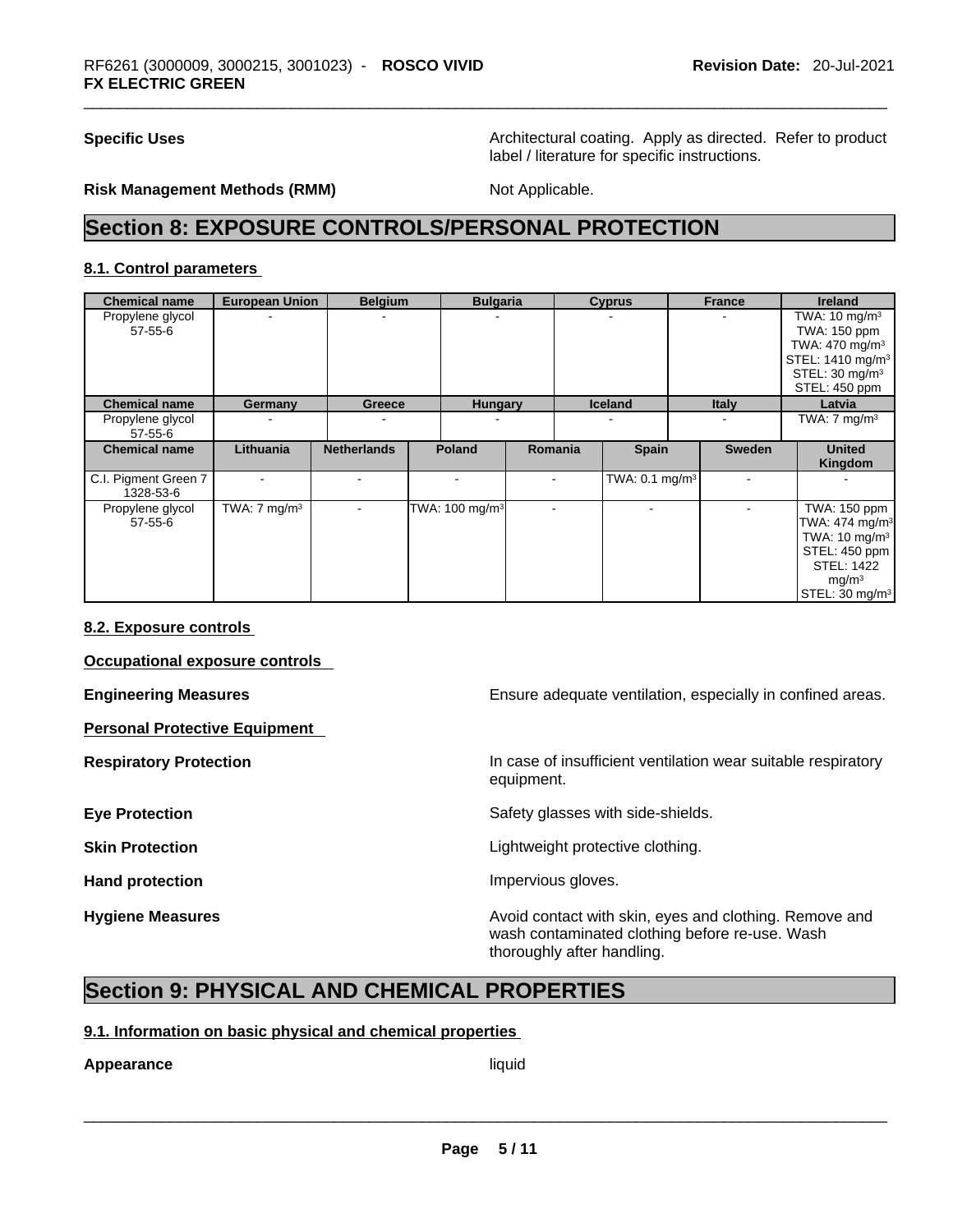| Odor |                       |
|------|-----------------------|
|      | <b>Odor Threshold</b> |

little or no odor **d** No information available

| <b>Property</b>                  | <b>Values</b>            | <b>Remarks/ Method</b> |
|----------------------------------|--------------------------|------------------------|
| Density (g/L)                    | 1108 - 1120              | None known             |
| <b>Relative Density</b>          | $1.11 - 1.13$            |                        |
| pН                               | No information available | None known             |
| Viscosity (cps)                  | No information available | None known             |
| Solubility(ies)                  | No information available | None known             |
| <b>Water solubility</b>          | No information available | None known             |
| <b>Evaporation Rate</b>          | No information available | None known             |
| Vapor pressure                   | No information available | None known             |
| Vapor density                    | No information available | None known             |
| Wt. % Solids                     | 40 - 50                  | None known             |
| Vol. % Solids                    | 35 - 45                  | None known             |
| Wt. % Volatiles                  | $50 - 60$                | None known             |
| Vol. % Volatiles                 | $55 - 65$                | None known             |
| <b>Boiling Point (°C)</b>        | 100                      | None known             |
| Freezing Point (°C)              | 0                        | None known             |
| Melting Point (°C)               | No information available | None known             |
| <b>Pour Point</b>                | No information available | None known             |
| Flash Point (°C)                 | Not applicable           | None known             |
| Flammability (solid, gas)        | No information available | None known             |
| <b>Upper flammability limit:</b> | No information available | None known             |
| Lower flammability limit:        | No information available | None known             |
| Autoignition Temperature (°C)    | No information available | None known             |
| Decomposition Temperature (°C)   | No information available | None known             |
| <b>Partition coefficient</b>     | No information available | None known             |
| <b>Explosive properties</b>      | No information available | None known             |
| <b>Oxidizing Properties</b>      | No information available | None known             |

## **Section 10: STABILITY AND REACTIVITY**

| 10.1. Reactivity<br><b>Reactivity</b>     | Not Applicable.                          |
|-------------------------------------------|------------------------------------------|
| 10.2. Chemical stability                  |                                          |
| <b>Chemical Stability</b>                 | Stable under normal conditions.          |
| 10.3. Possibility of hazardous reactions  |                                          |
| <b>Possibility of hazardous reactions</b> | None under normal conditions of use.     |
| 10.4. Conditions to avoid                 |                                          |
| <b>Conditions to avoid</b>                | Prevent from freezing.                   |
| 10.5. Incompatible materials              |                                          |
| <b>Incompatible Materials</b>             | No materials to be especially mentioned. |
| 10.6. Hazardous decomposition products    |                                          |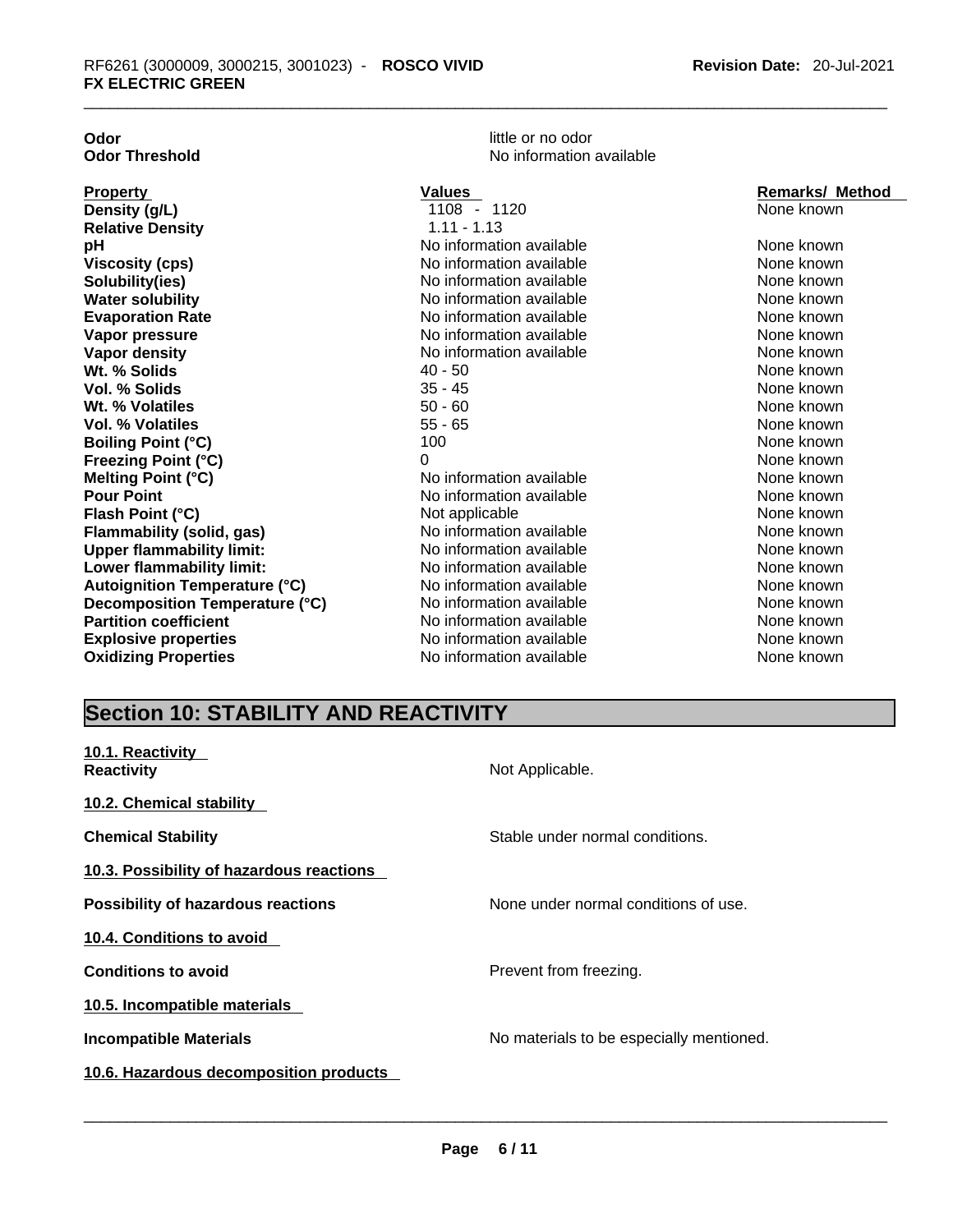**Hazardous Decomposition Products** None under normal conditions of use.

## **Section 11: TOXICOLOGICAL INFORMATION**

#### **11.1. Information on toxicological effects**

**Product Information**

| <b>Inhalation</b>   | There is no data available for this product.                                                 |
|---------------------|----------------------------------------------------------------------------------------------|
| Eye contact         | There is no data available for this product.                                                 |
| <b>Skin contact</b> | Repeated or prolonged skin contact may cause allergic<br>reactions with susceptible persons. |
| Ingestion           | There is no data available for this product.                                                 |
|                     |                                                                                              |

**Acute Toxicity** 

**The following values are calculated based on chapter 3.1 of the GHS document**

### **Component Information**

| <b>Chemical name</b>                                                                                       | Oral LD50                                    | Dermal LD50              | <b>Inhalation LC50</b> |
|------------------------------------------------------------------------------------------------------------|----------------------------------------------|--------------------------|------------------------|
| C.I. Pigment Green 7<br>1328-53-6                                                                          | $>$ 5000 mg/kg (Rat)                         |                          |                        |
| Propylene glycol<br>$57 - 55 - 6$                                                                          | $= 20$ g/kg (Rat)                            | $= 20800$ mg/kg (Rabbit) |                        |
| Alcohols, C9-11, ethoxylated<br>68439-46-3                                                                 | $= 1400$ mg/kg (Rat)<br>$= 1378$ mg/kg (Rat) | $> 2$ g/kg (Rabbit)      |                        |
| 1,2-Benzisothiazolin-3-one<br>2634-33-5                                                                    | $= 1020$ mg/kg (Rat)                         |                          |                        |
| 5-Chloro-2-methyl-3(2H)-isothiazolo<br>ne mixture with<br>2-methyl-3(2H)-isothiazolone (3:1)<br>55965-84-9 | $= 53$ mg/kg (Rat)                           |                          |                        |

| <b>Skin corrosion/irritation</b> | No information available.            |
|----------------------------------|--------------------------------------|
| Eye damage/irritation            | No information available.            |
| <b>Sensitization</b>             | May cause an allergic skin reaction. |
| <b>Mutagenic Effects</b>         | No information available.            |

### **Carcinogenic effects**

No ingredient of this product present at levels greater than or equal to 0.1% is identified as probable, possible or confirmed human carcinogen by IARC.

**Reproductive Effects** No information available. \_\_\_\_\_\_\_\_\_\_\_\_\_\_\_\_\_\_\_\_\_\_\_\_\_\_\_\_\_\_\_\_\_\_\_\_\_\_\_\_\_\_\_\_\_\_\_\_\_\_\_\_\_\_\_\_\_\_\_\_\_\_\_\_\_\_\_\_\_\_\_\_\_\_\_\_\_\_\_\_\_\_\_\_\_\_\_\_\_\_\_\_\_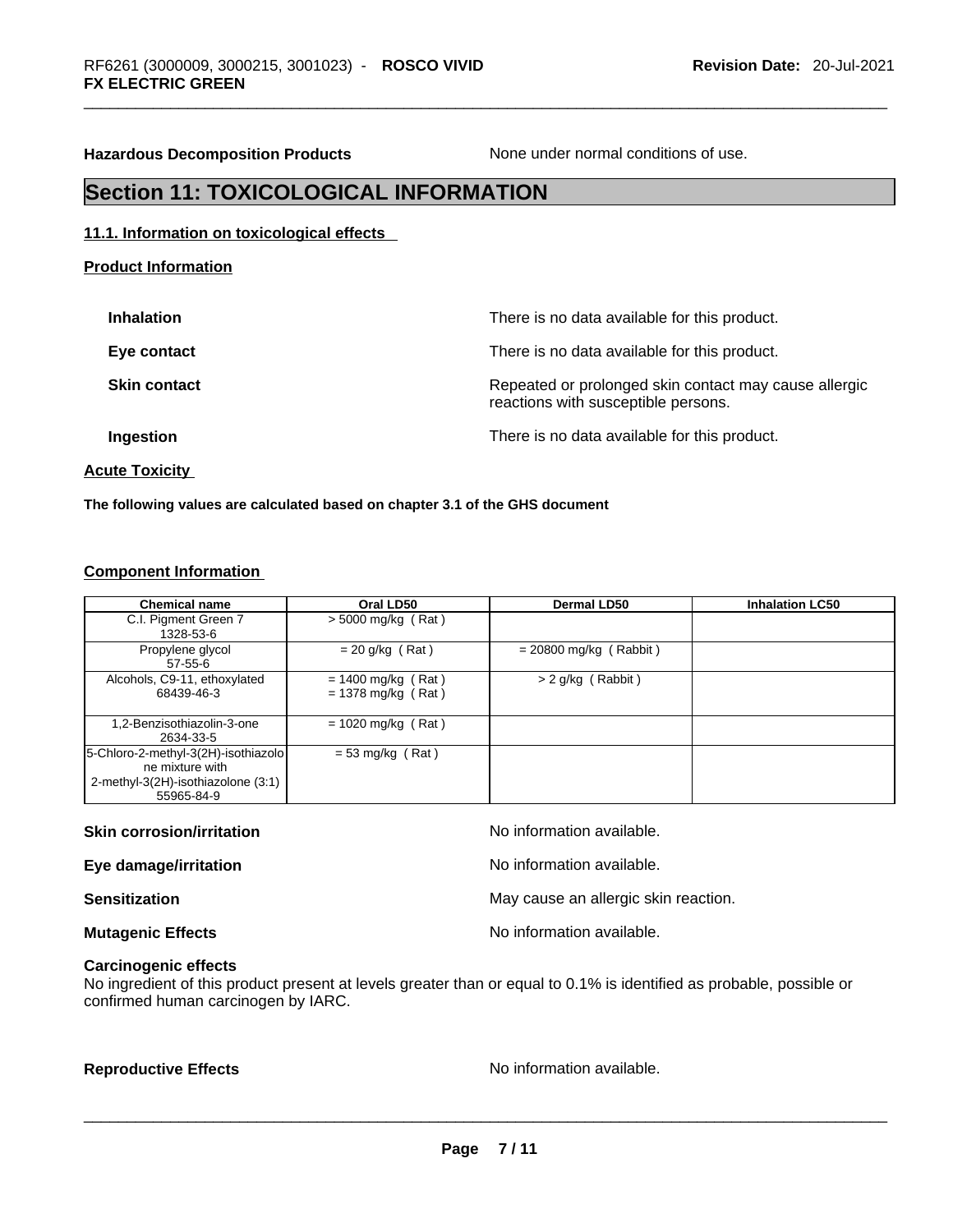| <b>Developmental Effects</b>    | No information available. |
|---------------------------------|---------------------------|
| <b>STOT - single exposure</b>   | No information available. |
| <b>STOT - repeated exposure</b> | No information available. |
| <b>Neurological Effects</b>     | No information available. |
| <b>Target organ effects</b>     | No information available. |
| <b>Symptoms</b>                 | No information available. |
| <b>Aspiration Hazard</b>        | No information available. |

## **Section 12: ECOLOGICAL INFORMATION**

### **12.1. Toxicity**

Harmful to aquatic life with long lasting effects

| <b>Chemical name</b> | Algae/aguatic plants             | Fish                                   | Crustacea                    |
|----------------------|----------------------------------|----------------------------------------|------------------------------|
| C.I. Pigment Green 7 |                                  | $LC50: = 752.4$ mg/L (96h, Lepomis     | EC50: >500mg/L (24h, Daphnia |
| 1328-53-6            |                                  | macrochirus)                           | magna Straus)                |
| Propylene glycol     | EC50: =19000mg/L (96h,           | LC50 41 - 47 mL/L Oncorhynchus         | $EC50 > 1000$ mg/L (48 h)    |
| $57 - 55 - 6$        | Pseudokirchneriella subcapitata) | mykiss (96 h)                          | $EC50 > 10000$ mg/L (24 h)   |
|                      |                                  | $LC50 = 710$ mg/L Pimephales           |                              |
|                      |                                  | promelas (96 h)                        |                              |
|                      |                                  | $\vert$ LC50 = 51600 mg/L Oncorhynchus |                              |
|                      |                                  | mykiss $(96 h)$                        |                              |
|                      |                                  | $LC50 = 51400$ mg/L Pimephales         |                              |
|                      |                                  | promelas (96 h)                        |                              |

#### **12.2. Persistence and degradability**

**Persistence / Degradability No information available.** 

### **12.3. Bioaccumulative potential**

**Bioaccumulation Bioaccumulation Bioaccumulation** 

| <b>Chemical name</b>       | <b>Partition coefficient</b> |
|----------------------------|------------------------------|
| 1.2-Benzisothiazolin-3-one | ں.،                          |
| 2634-33-5                  |                              |

#### **12.4. Mobility in soil**

**Mobility** in soil **Mobility** in soil

**Mobility in Environmental Media** Noinformation available.

### **12.5. Results of PBT and vPvB assessment**

# **PBT and vPvB assessment** No information available. \_\_\_\_\_\_\_\_\_\_\_\_\_\_\_\_\_\_\_\_\_\_\_\_\_\_\_\_\_\_\_\_\_\_\_\_\_\_\_\_\_\_\_\_\_\_\_\_\_\_\_\_\_\_\_\_\_\_\_\_\_\_\_\_\_\_\_\_\_\_\_\_\_\_\_\_\_\_\_\_\_\_\_\_\_\_\_\_\_\_\_\_\_

**Chemical name**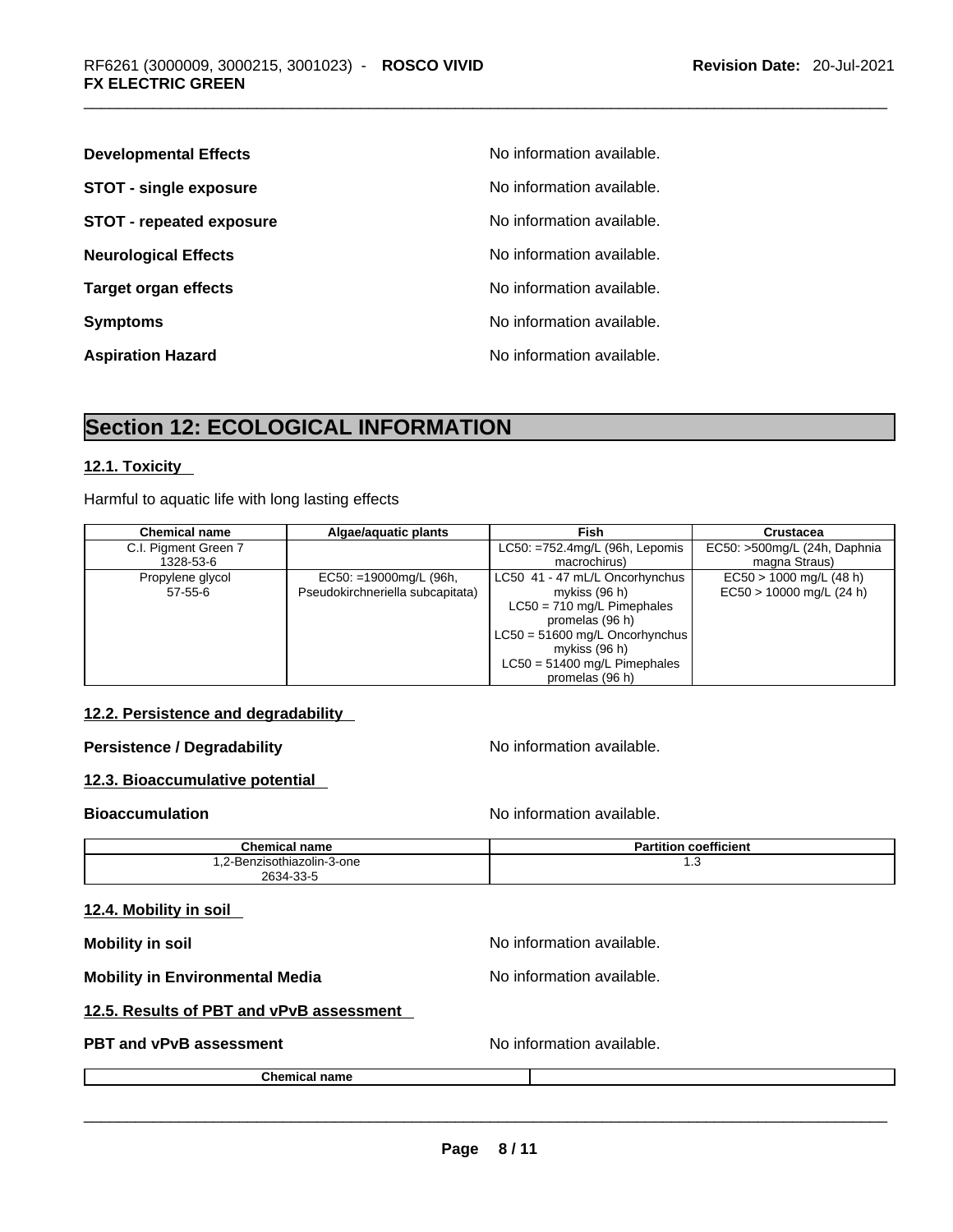|                                                                                                        | <b>PBT and vPvB assessment</b>                                   |
|--------------------------------------------------------------------------------------------------------|------------------------------------------------------------------|
| C.I. Pigment Green 7<br>1328-53-6                                                                      | The substance is not PBT / vPvB                                  |
| Propylene glycol<br>$57 - 55 - 6$                                                                      | The substance is not PBT / vPvB PBT assessment<br>does not apply |
| Alcohols, C9-11, ethoxylated<br>68439-46-3                                                             | The substance is not PBT / vPvB                                  |
| 1,2-Benzisothiazolin-3-one<br>2634-33-5                                                                | The substance is not PBT / vPvB                                  |
| 5-Chloro-2-methyl-3(2H)-isothiazolone mixture with 2-methyl-3(2H)-isothiazolone<br>(3:1)<br>55965-84-9 | The substance is not PBT / vPvB                                  |

#### **12.6. Other adverse effects**

**Other adverse effects No information available** 

## **Section 13: DISPOSAL CONSIDERATIONS**

#### **13.1. Waste treatment methods**

**EWC waste disposal No No information available** 

**Waste from Residues/Unused Products** Dispose of in accordance with the European Directives on waste and hazardous waste.

**Contaminated Packaging** Empty containers should be taken for local recycling, recovery or waste disposal.

**Other Information Other Information Intervellence in the Waste codes should be assigned by the user based on the** application for which the product was used.

## **Section 14: TRANSPORT INFORMATION**

| <b>IMDG</b> | Not regulated |
|-------------|---------------|
| RID         | Not regulated |
| <b>ADR</b>  | Not regulated |
| <b>ADN</b>  | Not regulated |
| <b>IATA</b> | Not regulated |

## **Section 15: REGULATORY INFORMATION**

### **15.1. Safety, health and environmental regulations/legislation specific for the substance or mixture**

**Occupational Illnesses (R-463-3, France)**

| $^{\circ}$ hamu<br>.<br>шза<br>nane<br>. | $\Gamma$<br>$T$ ronch<br>number |
|------------------------------------------|---------------------------------|
|                                          |                                 |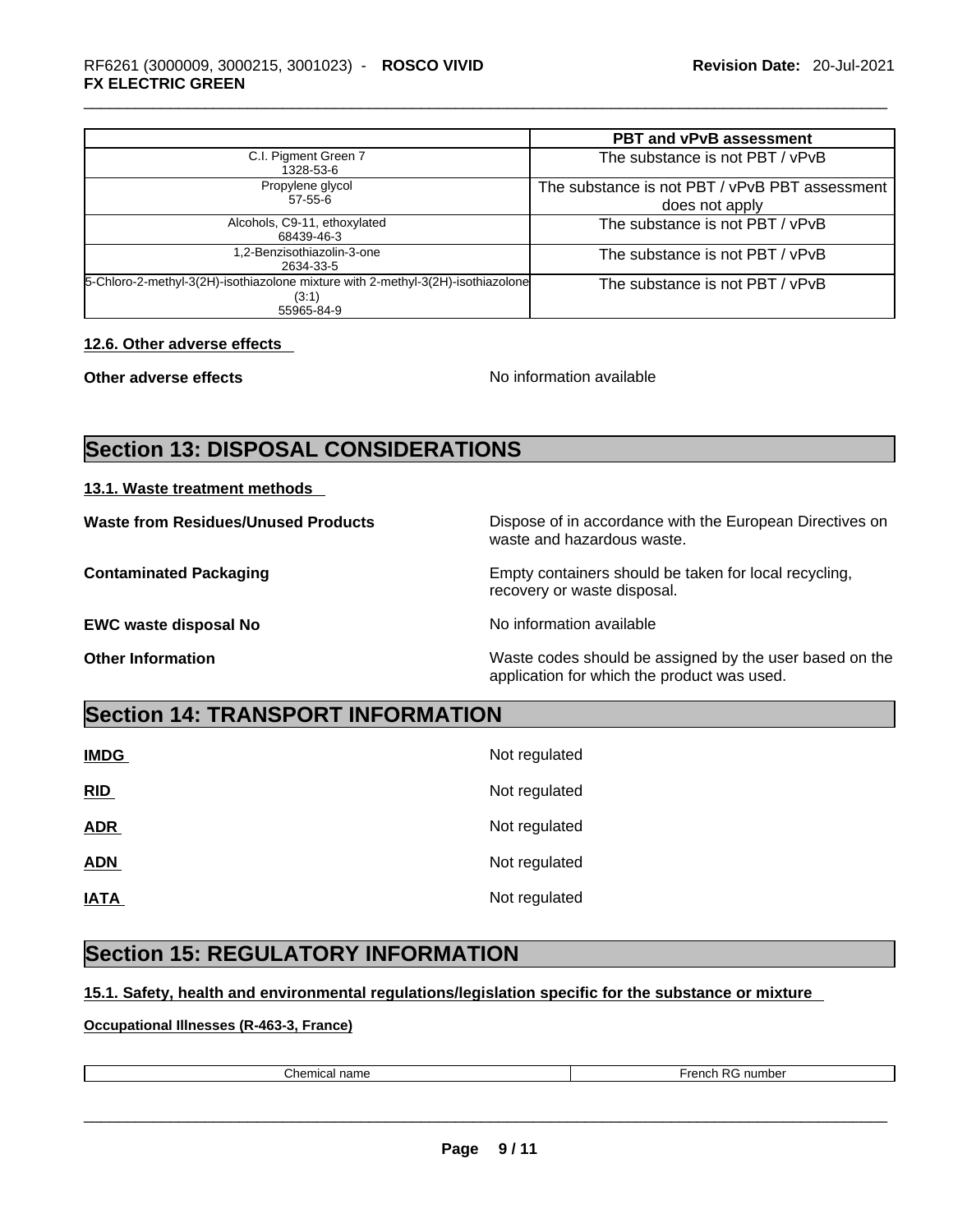| Propylene glycol<br>$57 - 55 - 6$       | <b>RG 84</b> |
|-----------------------------------------|--------------|
| 1,2-Benzisothiazolin-3-one<br>2634-33-5 | <b>RG 65</b> |

#### **European Union**

Take note of Directive 98/24/EC on the protection of the health and safety of workers from the risks related to chemical agents at work

#### **International Inventories**

| <b>AICS</b>                   | No - Not all of the components are listed. |
|-------------------------------|--------------------------------------------|
| <b>DSL: Canada</b>            | Yes - All components are listed or exempt. |
| <b>EINECS: European Union</b> | No - Not all of the components are listed. |
| <b>ENCS</b>                   | No - Not all of the components are listed. |
| <b>IECSC</b>                  | No - Not all of the components are listed. |
| <b>KECL (Annex 1)</b>         | No - Not all of the components are listed. |
| <b>PICCS</b>                  | No - Not all of the components are listed. |
| <b>TSCA: United States</b>    | Yes - All components are listed or exempt. |

#### **Legend**

**AICS** - Australian Inventory of Chemical Substances **DSL/NDSL** - Canadian Domestic Substances List/Non-Domestic Substances List **IECSC** - China Inventory of Existing Chemical Substances  **EINECS/ELINCS** - European Inventory of Existing Chemical Substances/European List of Notified Chemical Substances **ENCS** - Japan Existing and New Chemical Substances **KECL** - Korean Existing and Evaluated Chemical Substances **PICCS** - Philippines Inventory of Chemicals and Chemical Substances **TSCA** - United States Toxic Substances Control Act Section 8(b) Inventory

#### **15.2. Chemical safety assessment**

#### **Chemical Safety Report Chemical Safety Report No information available**

## **Section 16: OTHER INFORMATION**

#### **Full text of H-Statements referred to under section 3**

- H301 Toxic if swallowed
- H302 Harmful if swallowed
- H310 Fatal in contact with skin
- H314 Causes severe skin burns and eye damage
- H315 Causes skin irritation
- H317 May cause an allergic skin reaction
- H318 Causes serious eye damage
- H330 Fatal if inhaled
- H331 Toxic if inhaled
- H400 Very toxic to aquatic life
- H401 Toxic to aquatic life
- H410 Very toxic to aquatic life with long lasting effects
- H411 Toxic to aquatic life with long lasting effects

**Key literature references and sources for data** Data from internal and external sources \_\_\_\_\_\_\_\_\_\_\_\_\_\_\_\_\_\_\_\_\_\_\_\_\_\_\_\_\_\_\_\_\_\_\_\_\_\_\_\_\_\_\_\_\_\_\_\_\_\_\_\_\_\_\_\_\_\_\_\_\_\_\_\_\_\_\_\_\_\_\_\_\_\_\_\_\_\_\_\_\_\_\_\_\_\_\_\_\_\_\_\_\_

**Classification procedure:** Expert judgment and weight of evidence determination